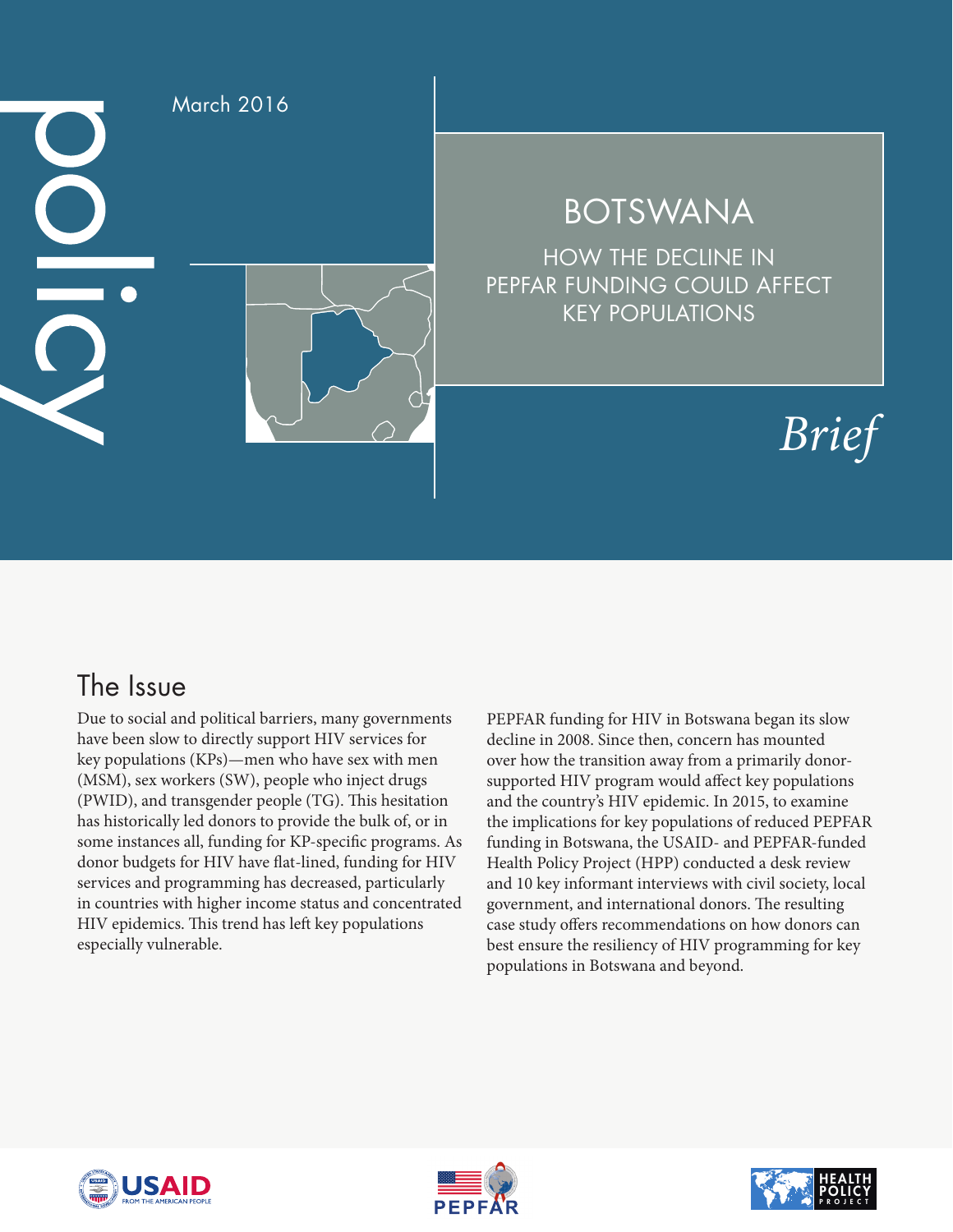## The Context

Botswana—a Southern African country with a population of two million—is home to one of the world's most severe generalized HIV epidemics. With the second highest HIV prevalence rate in the world, just under one-fifth of Botswana's population (18.5%) over 18 months of age is estimated to be living with HIV (Statistics Botswana, 2014).

In Botswana, as in most countries, reliable data on key populations are difficult to collect and verify. In 2012, data on female sex worker (FSW) and MSM population sizes and HIV prevalence were collected for the first time. The 2012 survey estimated that there were approximately 4,000 FSWs in the three regions included and just over 780 MSM in Botswana's two largest urban areas (Gaborone and Francistown). The researchers who collected the data acknowledge the small sample size may be due to difficulties identifying MSM, and also caution that the MSM included in the sample had a low mean age, and HIV prevalence among older MSM may be higher. Although prevalence among MSM was found to be lower than among the total population, it was higher than the 7.5 percent prevalence found in a comparable group of 20–24 year old males. Additionally, HIV incidence among MSM is 3.6 percent, which is higher than the national rate of 1.35 percent. HIV prevalence among FSW is 61.9 percent, with an estimated incidence rate of 12.5 percent (Botswana Ministry of Health, 2013). Currently, no verified population size or prevalence data are available on TG people or PWID.

#### Botswana-at-a-Glance1

**Population:** 2,219,900 **GDP per capita (current US\$):** 7,123 **HIV Epidemic Type:** Generalized epidemic **Number of PLHIV:** 390, 000 **HIV Prevalence:** Total population: 18.5% FSW: 61.9% MSM: 13.1% TG: data not available PWID: data not available **International HIV Funding:** US\$67.35 million PEPFAR Funding: US\$40.47 million **Domestic HIV Funding: US\$116.68 million Existence of laws criminalizing:** Any aspect of sex work: Yes Consensual same-sex relations: Yes Drug use: Yes

1 Population and GDP data come from World Bank, 2015; PLHIV data come from UNAIDS, 2014; Data on existing laws come from UNAIDS, 2015; Funding data come from Global Fund, 2014; Adult HIV prevalence rate comes from Statistics Botswana, 2014; Prevalence rates for FSW and MSM come from MOH, 2013; Prevalence rates for TG and PWID were not available at the time of publishing.

#### The legal and social context

Laws in Botswana prohibit prostitution, and informants report that sex workers are often arrested and charged with other offences, including loitering. Same-sex relations are effectively criminalized via laws prohibiting "carnal knowledge of any person against the order of nature" and "act[s] of gross indecency," although these laws are not specific to homosexual people. According to a recent survey, six out of 10 Batswana would 1) object to sharing a work environment with a colleague or supervisor who was in a same-sex relationship; 2) object to sharing a religious community or neighborhood with a homosexual person; and 3) would report people involved in same-sex relationships to the police (Lekorwe and Moseki, 2014).

Structural discrimination directly inhibits KP programming. For example, Lesbians, Gays, and Bisexuals of Botswana (LEGABIBO)'s application for registration has been rejected twice by the Government of Botswana (GoB) on the grounds, according to civil society informants, that its "objectives are against societal law;" that the GoB "doesn't recognize homosexuality;" and that registering such an organization might "disturb peace" (KI, 2015). This, even after the country's High Court ruled in favor of the group's application in 2014. Similarly, the SW-led civil society organization (CSO) Sisonke's application for registration was also denied.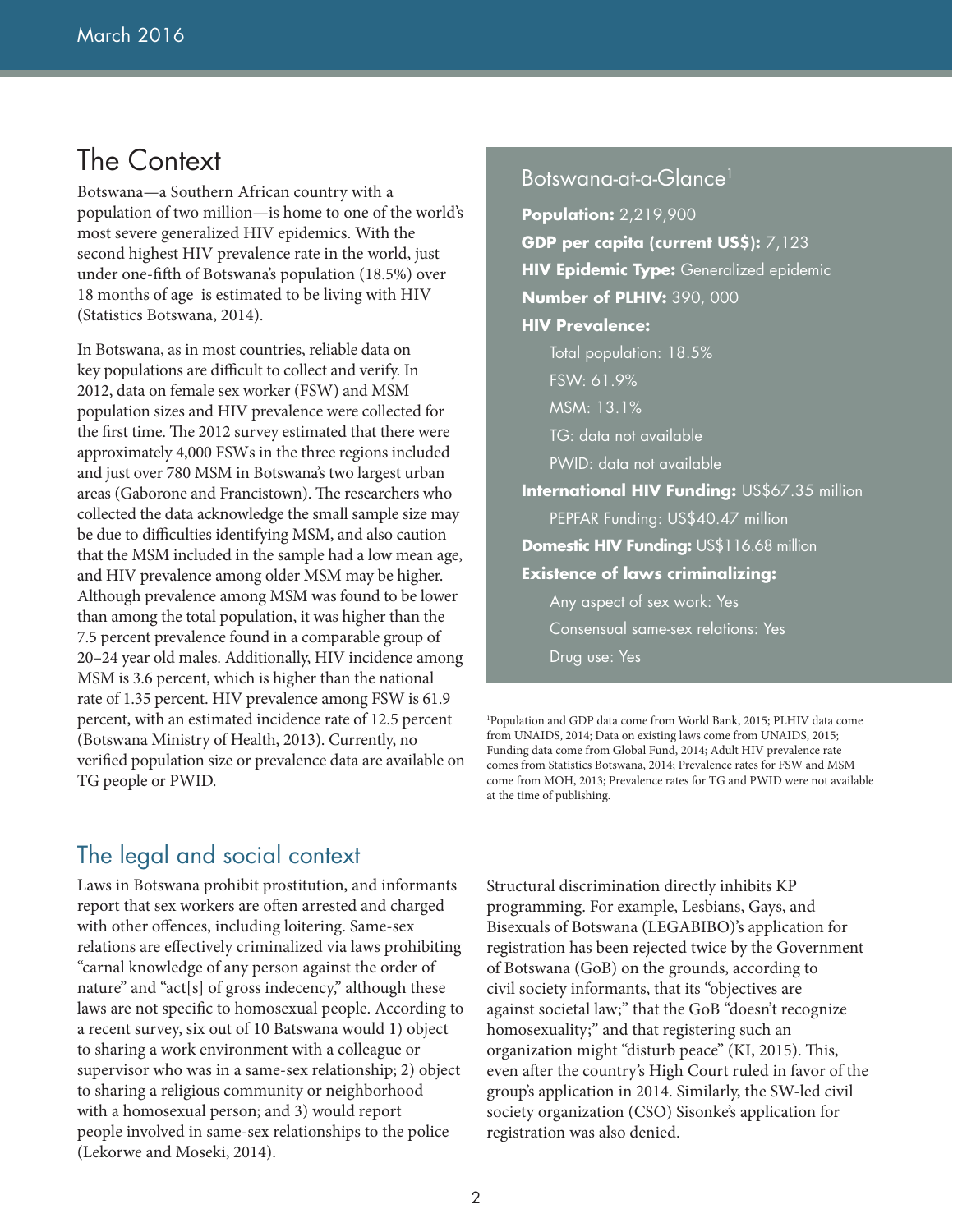The GoB has undertaken minimal efforts to address HIV among FSW as a result of the new prevalence data, but has no programming to reach MSM, TG, or PWID (KI, 2015). *The Second National Strategic Framework for HIV/ AIDS 2010–2016* (NSF) defines most-at-risk populations as "sex workers, truck drivers, seasonal farm workers, and construction workers," without reference to MSM, TG, or PWID (Botswana National AIDS Coordinating Agency, 2009). Many CSOs, particularly KP organizations, express frustration with the government's lack of progress in KP programming, noting that other African countries support KP programs in spite of similar legal and policy environments.

Uniformly, the key informants HPP interviewed said that key populations face numerous barriers in accessing health services, fueled by stigmatizing beliefs.

## The Funding

As one of the most stable economies in Africa, Botswana is an upper-middle-income country, spending an estimated 5.4 percent of its US\$15.8 billion gross domestic product on health (World Bank, 2014). Although there is a shortage of reliable data on HIV funding in Botswana, key informants agreed that the GoB provides the majority of HIV funding. According to the 2012 *National AIDS Spending Assessment,* Botswana spent a total of US\$369 million on HIV, of which less than one-third was provided by international donors (U.S. Department of State, 2015).

PEPFAR has invested over US\$700 million in Botswana since 2004, including modest but pioneering support for KP interventions since 2008. Currently, PEPFAR is Botswana's largest international donor and its largest supporter of KP programming. Despite this, KP programs comprised only 2 percent of PEPFAR's 2014 portfolio (U.S. Department of State, 2015).

Historically, significant donor funding for HIV came from The African Comprehensive HIV/AIDS Partnerships (ACHAP), a public-private partnership between GoB; Merck & Co., Inc.; the Merck Foundation; and the Bill & Melinda Gates Foundation. From 2000– 2014, the Merck and Gates foundations contributed US\$138.9 million and Merck donated large volumes of antiretrovirals (ARVs) (Geertz et. al., 2014). The end of

"If we don't allow key populations to access quality services like the general population, it will be our own undoing."

#### – Multilateral development partner

this investment has affected service delivery levels and there have been commodity stockouts as the GoB tries to fill the gap left in the wake of this transition (KI, 2015).

In 2015, the Global Fund to Fight AIDS, Tuberculosis and Malaria (Global Fund) approved US\$27 million over three years for Botswana to address HIV and tuberculosis (TB), including prevention efforts for MSM and TG (US\$1.4 million) and SWs and their clients (US\$1.68 million) (U.S. Department of State, 2015).

Despite the GoB's demonstrated financial support of HIV programming, the government has yet to allocate funding for any KP-targeted HIV services, citing the lack of a legal framework (KI, 2015). International donors and development partners (including PEPFAR, the Global Fund, the Joint United Nations Programme on HIV/AIDS [UNAIDS], and the World Health Organization [WHO]) have supported CSOs to provide services to key populations and have attempted to build CSOs' advocacy capacity.

## PEPFAR's Transition

PEPFAR funding for Botswana peaked in 2008 at US\$93.2 million, after which funding began a slow decline to US\$40.5 million in 2014 (see Figure 1). At the same time, the Partnership Framework for HIV/ AIDS, 2010–2014 between the U.S. government and the GoB shifted the PEPFAR program toward a technical assistance model.

In recent years, PEPFAR has seen its role as building the GoB's capacity to oversee HIV programs and fostering the incremental development of KP programming through its support for both the Ministry of Health (MoH) and CSOs. A global USAID- and PEPFARfunded project focused on reducing transmission among key populations—Linkages across the Continuum of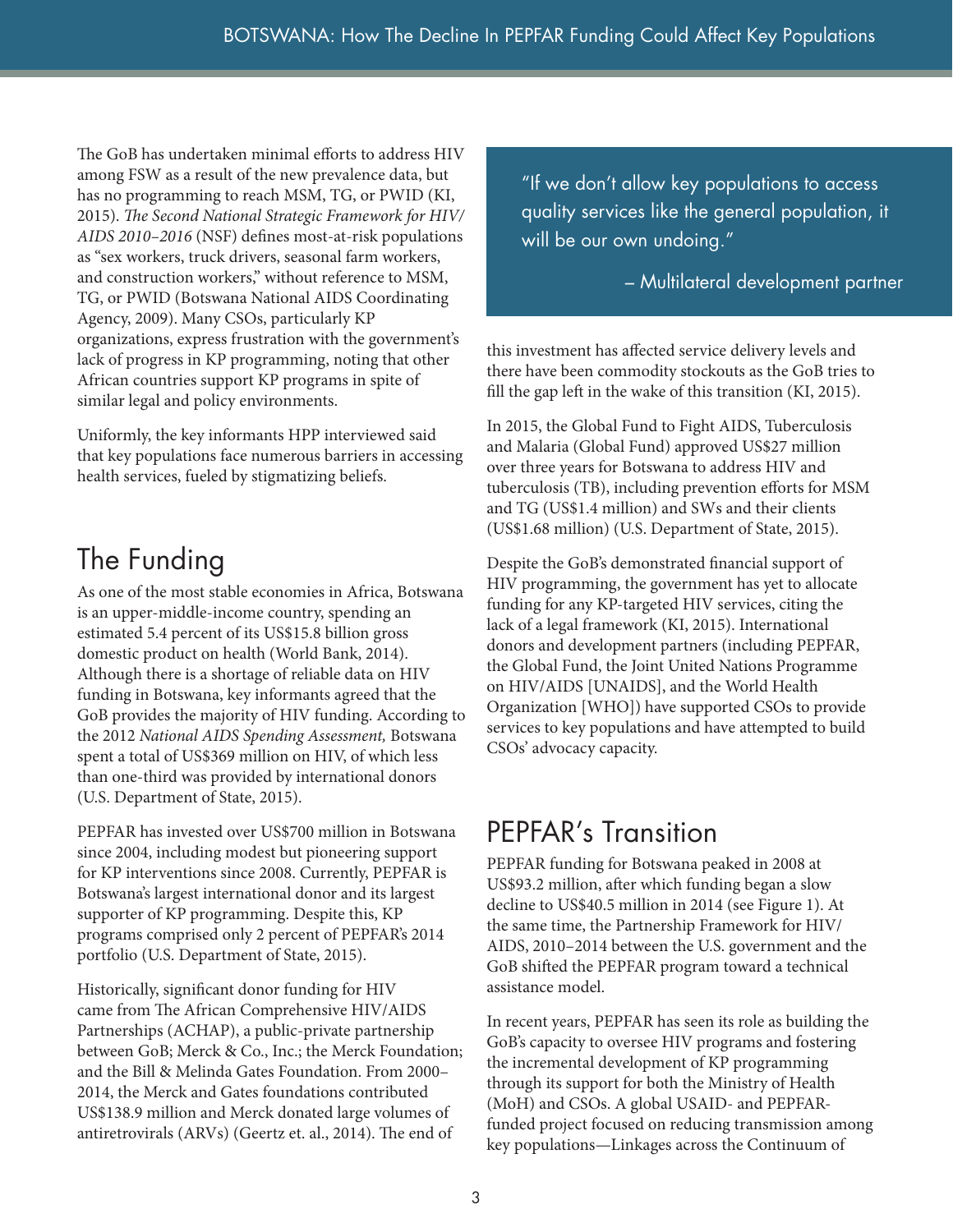

**Figure 1.** PEPFAR funding to Botswana, FY2010–FY2015

"Stakeholders are not ready for the transition and still believe that it won't happen."

– Multilateral development partner

HIV Services for Key Populations Affected by HIV (LINKAGES)—is anticipated to begin implementation in Botswana in early 2016. Nevertheless, PEPFAR's attempts to persuade the GoB to implement KP programming have been met with only slow and incremental success. Referring to USAID's HIV Prevention Intervention for Most-at-Risk Populations project (2008–2013), PEPFAR noted "the policy environment was not conducive to key populations interventions and thus the partnership with Government was informal and lacked critical service support" (PEPFAR Botswana, 2014).

Some analyses suggest that, with careful planning, Botswana is well-positioned to fund all, or nearly all, of its national HIV program (Resch et al, 2015; Stegman et al, 2013). Yet neither GoB nor donors have formulated transition plans or timelines, and it remains to be seen

whether existing KP programming will be sustained or scaled up as donor funding decreases (HPP Interviews, 2015). It is worth noting that, while the overall funding envelope for HIV has been declining, KP-specific donor funding has risen.

Source: Compiled by HPP from PEPFAR Dashboard and Country Operational Plans

## The Challenges

The PEPFAR transition in Botswana poses significant risks for key populations—particularly given the country's current legal and policy environment and the GoB's historic reluctance to support KP programs. As international donors scale-back, Botswana faces a number of challenges.

#### Persistent stigma and discrimination

Key populations in Botswana are criminalized and advocates expressed frustration with the prospects for legal and policy reforms (KI, 2015). Many key populations, in particular FSW and MSM, suffer from persistent stigma and discrimination that often results in violence. CSO informants say that sexual minorities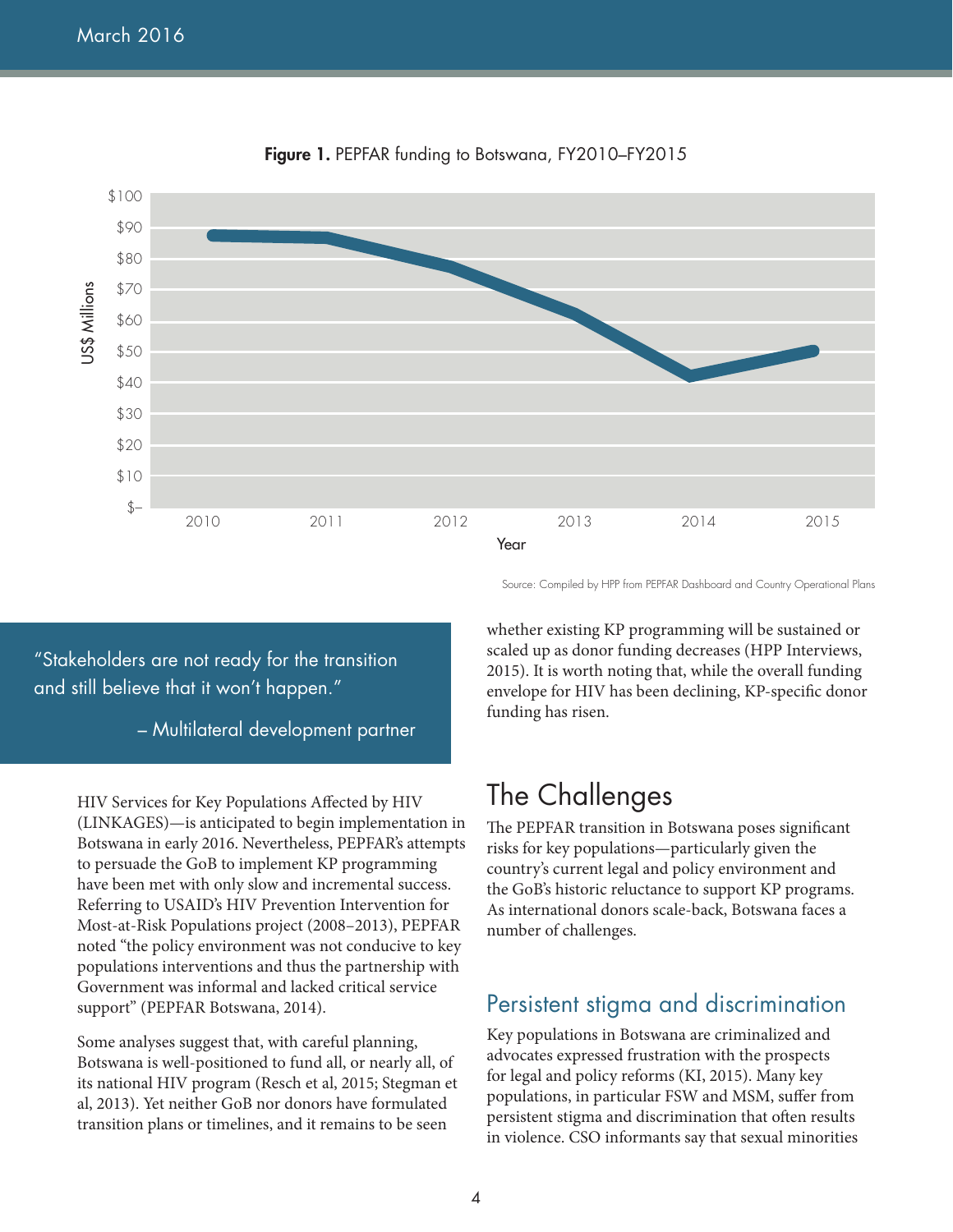report being beaten by their parents or church communities in an attempt to "reform" them, and to being threatened with imprisonment by the police when they report the attacks. Similarly, FSWs are often the victims of violence, at the hands of both clients and the police, who sometimes confiscate condoms as evidence of prostitution or blackmail sex workers for sex.

#### Omission of key populations from the national response

The GoB has not assumed responsibility for the implementation of an appropriate HIV response for key populations within its national programs and services, and CSOs fear that when donors withdraw, KP programming will end. Meanwhile, GoB officials claim that the lack of an enabling policy or legal framework prevents them from targeting programs to key populations. While some MoH officials support a public health-driven approach that targets key populations, they have urged PEPFAR officials "not to ruffle feathers" and to "take one step at a time," in recognition of the restrictive political, social, and legal environment (KI, 2015).

Botswana's civil society enjoys only modest representation on HIV planning bodies. With the steady decline in donor funding that representation has further weakened and CSOs expressed concerns over sustainability. For instance, government representatives occupy 90 percent of seats on the National AIDS Council. For the most part, KP interests are represented by the Botswana Network on Ethics, Law, and HIV/AIDS (BONELA). However, many civil society representatives felt that BONELA is invited to participate only when it suits government interests, and that the organization's views are rarely credited (KI, 2015). BONELA also sits on the Global Fund Country Coordinating Mechanism.

A KP technical working group (TWG), expected to convene in 2016, excludes MSM, TG, and PWID from its mandate. While their exclusion is problematic, KP groups take a pragmatic view, recognizing the need for incremental gains. As one CSO representative put it, "The TWG has to be acceptable to GoB, otherwise it will fail. If CSOs insist that it focus on MSM and LGBTI issues from the onset, then the TWG will not kick off" (KI, 2015).

#### Lack of KP-friendly and KP-targeted services

According to PEPFAR, key populations are not being reached by mainstream HIV testing and counseling and treatment programs (U.S. Department of State, 2015). A recent survey showed that only 54.8 percent of FSWs had ever been tested for HIV. Among MSM, while 80 percent had ever been tested for HIV, only half reported receiving HIV information during the past year (Statistics Botswana, 2014), highlighting the need for targeted services. To date, the FSW test-and-treat program delivered by the Botswana Family Welfare Association has only reached 40 participants (out of a target of 1,000). Additionally, both MSM and FSWs report bias and discrimination in healthcare settings. In 2012, a PEPFAR-supported training program for healthcare workers on delivering KP-friendly services, convened by the National AIDS Coordinating Agency, "ended as a result of a lack of [GoB] support" (KI, 2015).

The GoB has stated that Botswana's MSM population is too small to warrant targeted services and not restricted from accessing services in public health facilities. While there is acknowledgment that services are not always friendly to key populations, GoB officials have stated that service inclusivity could be improved with time and additional training of healthcare workers, without the need for policy changes. International donors and development partners have supported such trainings and note that service access and friendliness for key populations has improved in some public facilities, though they reaffirm that policy reforms remain urgently needed to ensure quality services for key populations across all health facilities.

"It's the groups on the fringes that get impacted the most when [there are] funding cuts."

– Multilateral development partner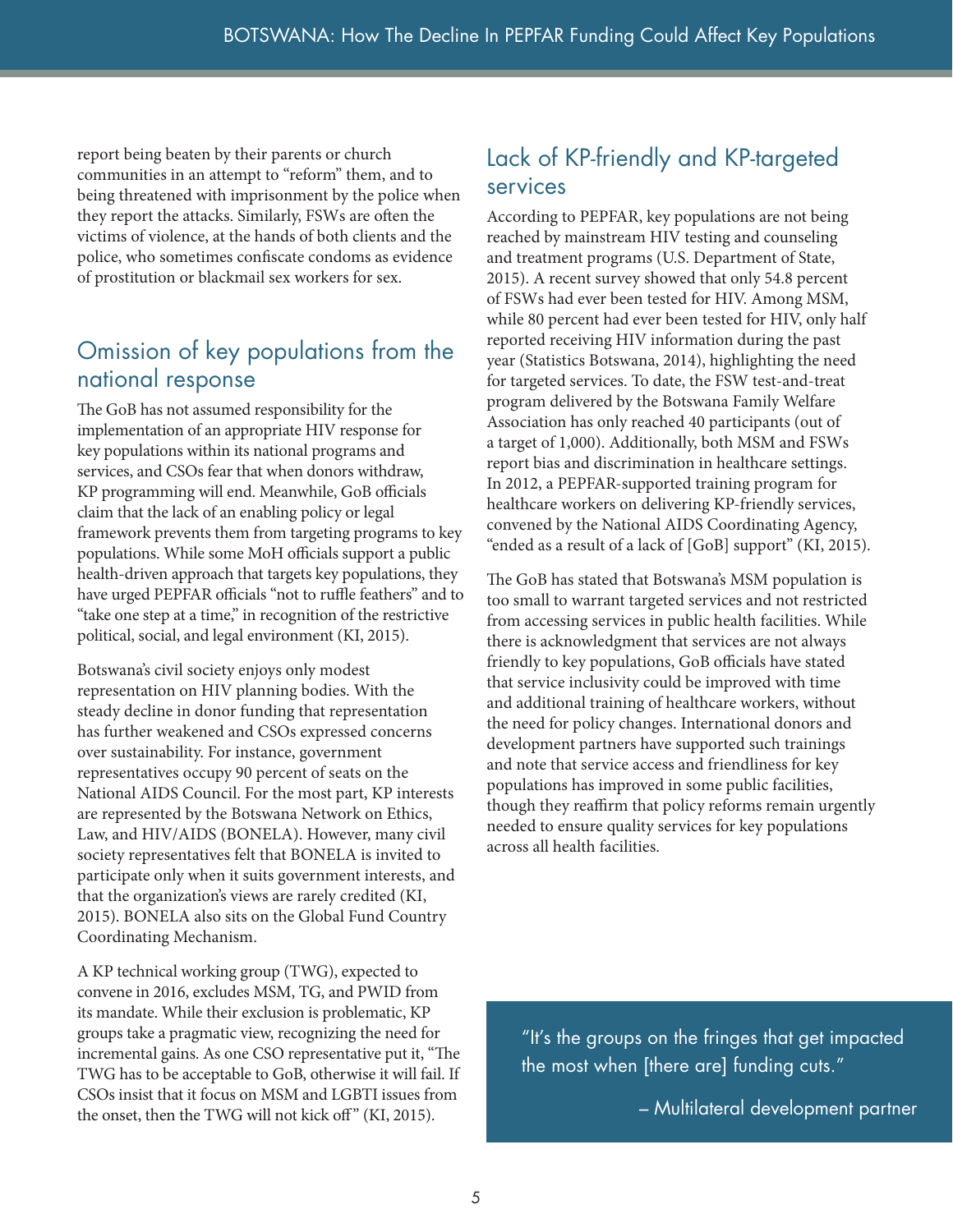#### Low capacity among KP-focused CSOs

Botswana's KP-focused civil society is still emerging and has yet to find its collective voice. The few KP-led organizations operating in the country suffer from uncoordinated agendas and are often marginalized. The *PEPFAR Botswana Key Populations Strategy* notes, "There are limited sex workers and MSM lobby groups to push for policy change. The few existing groups are in competition for resources and do not speak in one voice" (PEPFAR Botswana, unpublished).

Further, capacity among Botswana CSOs to deliver services is limited. Many CSOs are wholly dependent on international donors and many fear that with the retreat of donor funding, Botswana's CSOs will not be able to sustain services. International development partners noted that, while many innovative programs have been piloted in Botswana, "great CSO projects are never sustained" (KI, 2015). PEPFAR's Botswana KP strategy notes, "The capacity to fundraise and maintain… organizational sustainability… have been major challenges for most CSOs working in this area. Most CSOs are deficient in programmatic technical expertise, management capacity, resources and basic infrastructure that would allow them to expand and sustain their operations." One KP representative commented, "If we lose international funding, where are we going to get the money to support awareness raising? We have a government that has the money, but [is] unwilling to fund KPs" (KI, 2015).

#### Inadequate data to inform a targeted HIV response

Substantial information gaps impede KP program planning, monitoring, and evaluation in Botswana. For example, while the 2013 Botswana AIDS Impact Survey posed a few questions related to sex work, drug use, sexual orientation, and same-sex relationships, nothing related to these questions was included in the final analysis. Similarly, the 2012 behavioral and biological surveillance survey estimated population size, HIV incidence, and HIV prevalence among MSM and FSWs—a first for Botswana. However, the study was only conducted in three regions, limiting

its generalizability. Moreover, there is a general dearth of information pertaining to the TG population in Botswana and, although HIV rates among PWID are thought to be low, this population has also not been studied.

## Lessons Learned

Although Botswana has the potential to fund its entire HIV response in the future, donors must ensure that programming for key populations will be sustained before withdrawing completely. The following recommendations were developed based on HPP's interviews with a range of stakeholders leading and implementing HIV programs in Botswana:

- **1. Invest in stigma-reduction efforts at ministry and health facility levels.** Persistent stigma is a root cause of the challenges key populations face in Botswana, including omission from national plans and the lack of adequate health services. Stigma-reduction efforts should work across multiple levels, targeting both decision makers as well as health facility staff. At policy level, sensitization efforts are a first step towards greater inclusion of key populations in the national response. At facility level, sensitization is urgently needed to ensure life-saving services are available to all populations.
- **2. Invest in data for advocacy and decision making.**  Data can be an invaluable tool in demonstrating program needs, but current KP-specific data is inadequate. By investing in better data, PEPFAR has the opportunity to demonstrate to the GoB that key populations not only exist in great numbers, but are currently underserved. This could help to improve the government's commitment to addressing HIV among key populations.
- **3. Build capacity among CSOs to plan and implement sustainable programming for key populations.**  Diverse stakeholders concur that, in light of legal and political hurdles to government-led programming targeting key populations, CSOs are best equipped to reach marginalized groups. CSOs have crucial roles to play in delivering interventions, acting as government watchdogs, and advocating for the rights and needs of key populations. To enable CSOs to carry out these roles effectively, there is an urgent need to build the capacity of CSOs—including KP-led organizations. CSOs are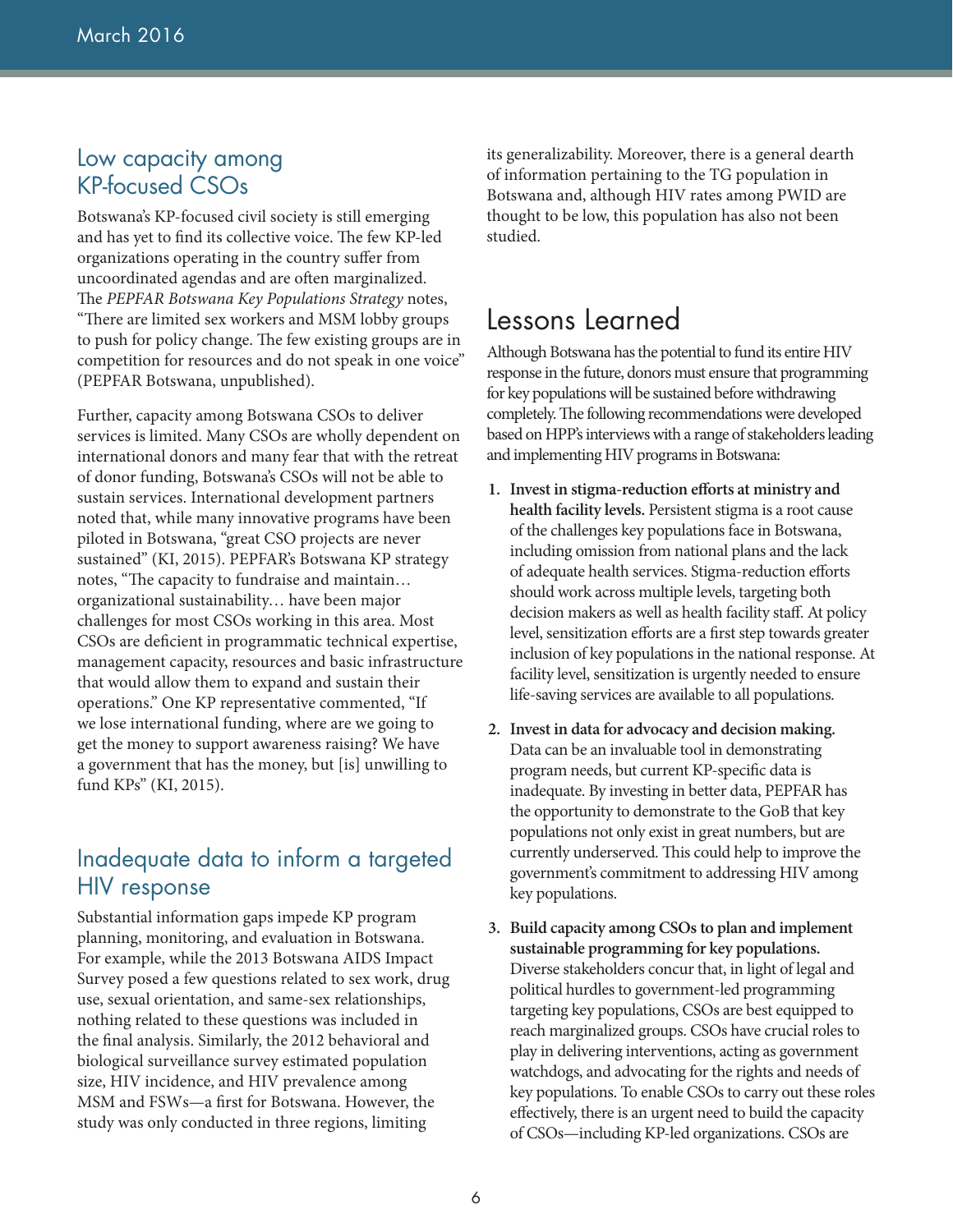particularly in need of strengthened program planning, implementation, and monitoring and evaluation skills. Coordination and networking between CSOs should also be strengthened.

- **4. Create linkages between government and civil society.**  Donors should use their convening power to bring together diverse stakeholders and facilitate dialogue around KP issues. Many KP-led organizations in Botswana are not currently registered, which limits their ability to receive donor funding and to sit on national coordination bodies. Engaging with civil society and government, both during Country Operational Plan consultations as well as regularly throughout the year, can improve relationships and increase transparency and accountability. Applying a readiness assessment tool, in collaboration with all stakeholders, could promote dialogue and help to monitor progress towards readiness benchmarks.
- **5. Develop a minimum package of services for key populations.** Health clinic capacity to provide appropriate services to key populations is currently lacking in Botswana. As the government takes on increasing responsibility for KP services, formalized guidelines can help to standardize and safeguard quality of care.
- **6. Ensure coordination between international development partners.** Donors and multilateral stakeholders (including PEPFAR, the Global Fund, WHO, and UNAIDS) should utilize the National Partnership Forum to align programming and negotiate collectively with the GoB on KP programming issues. This coordination is particularly important in light of Botswana's heavy reliance on donors for KP-specific programming.

### The Project

This case study is one in a series of four from Bangladesh, Botswana, China, and Guyana that seek to examine the implications for key populations of recent decreases in PEPFAR and other donor funding. Each case study is based on desk research and supplemented by key informant interviews with civil society, local government, and international donor representatives conducted in late 2015. Taken together, these case studies seek to provide lessons learned to guide PEPFAR in ensuring the resiliency of HIV programming for key populations.

For more information on how the decline in donor funding for HIV programming is affecting key populations and to access related case studies, please visit www.healthpolicyproject.com.